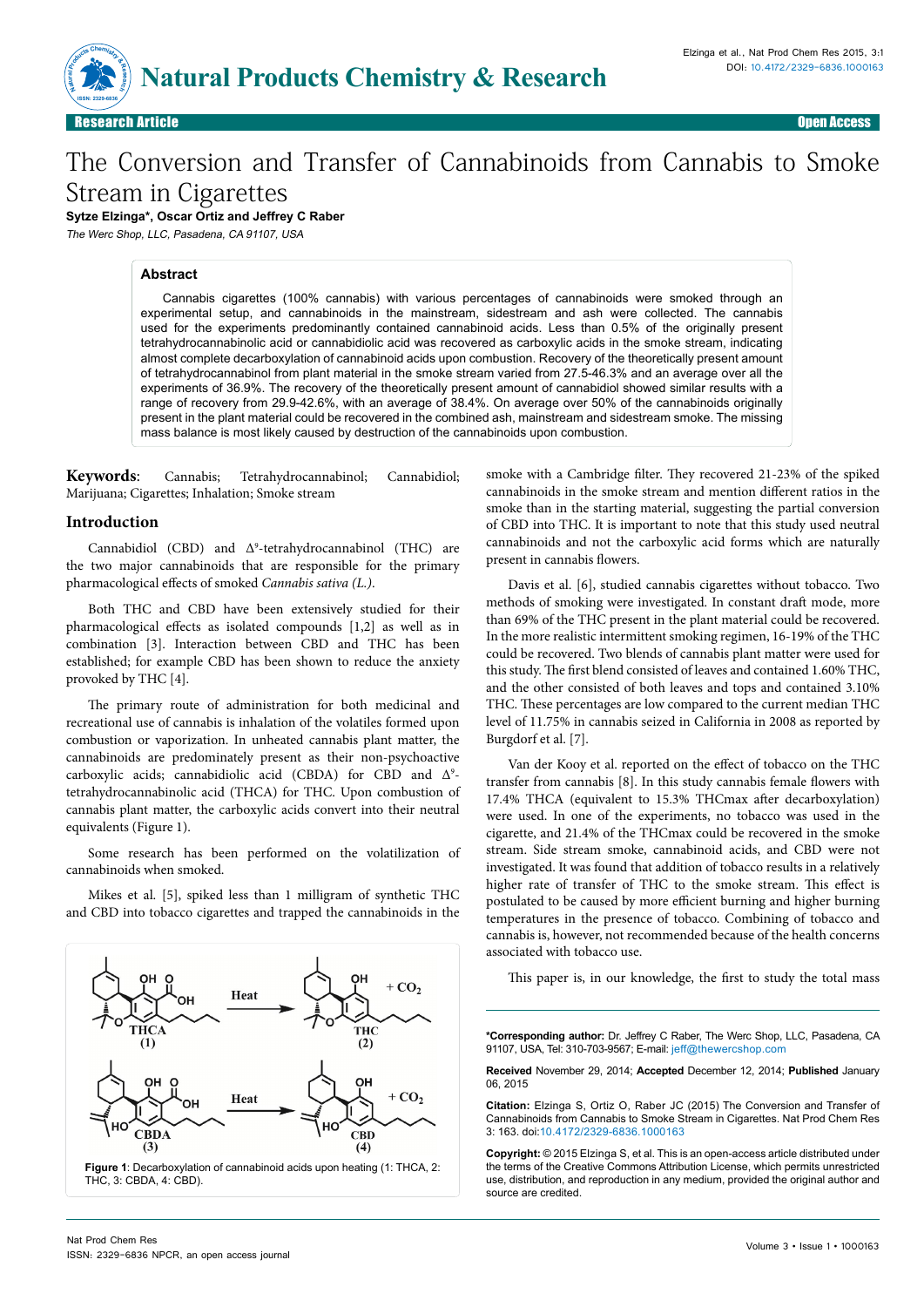

balance of THC, CBD, THCA and CBDA in the smoke stream, sidestream smoke and ash of a cannabis cigarette.

# **Methods**

# **Chemicals**

Methanol and water of analytical grade, as well as washing acetone and methanol of laboratory grade were purchased from Sigma Aldrich, St. Louis, MO, USA. Analytical standards for the cannabinoids were acquired from Restek, Bellefonte, PA, USA.

## **Cannabis cigarettes**

Dried female cannabis flowers were ground using an IKA A11 hand held grinder acquired from IKA Works, Wilmington, NC, USA. Large stems were removed. After grinding the material was homogenized and stored for 3 weeks in a glass mason jar containing Boveda Humidity Packs, which maintained a 62% relative humidity level within the jar, to ensure uniform moisture content across all experiments. The humidity packs were acquired from Boveda, Wayzata, MN, USA. At the day of the experiment 800 mg of the cannabis was packed into a preformed paper cone (King Size DeLuxe, 109×26 mm filter, artnr 010- 0007, VanDenBerg Special Products BV, Rotterdam, The Netherlands). The built in filter consists of folded paper and leaves an open path for smoke. No tobacco was used in any of the experiments.

## **Apparatus and method for sample collection**

In these experiments both the main stream and side stream smoke were trapped.

The experimental setup consisted of an enclosed chamber in which the cannabis cigarette was placed. A schematical representation can be found in Figure 2. The cannabis cigarette was directly pressed into a piece of tubing that was secured inside the enclosed container and led to the outside of the container, where it was connected to two gas wash bottles connected in series. A time controlled valve was connected to the exit of the second wash bottle and a vacuum pump (MD 4C, Vacuubrand, Essex, CT, USA) was connected to the timed valve.

The side stream smoke was sucked out of the enclosure through 2 separate gas wash bottles that were connected to a continually running vacuum pump (MD 4C, Vacuubrand, Essex, CT, USA).

Each gas wash bottle (4 total per experiment) contained 150 ml of analytical grade methanol and was chilled in a methanol bath containing dry ice. Per experiment the smoke of 2 cannabis cigarettes where collected in the same gas wash bottles. Two (2) or 3 replicates where performed per experiment. A portion of the methanol from the gas bottles was analyzed by HPLC for cannabinoid content.

The vacuum pump with a valve on an interval timer was used to

simulate smoking by a human. The interval timer was programmed to open for 2 seconds at a 7 second interval. The vacuum strength was calibrated to be in the 3.5-4.6 range according to the method described in our previous publication [9].

Page 2 of 5

The cigarette was lit with a lighter at the start of the experiment and the timed vacuum provided enough suction to keep the cigarette lit during experiment. Cigarettes where smoked all the way up to the filter. The total amount of ash + filter was extracted and analyzed for cannabinoid content. This value is referred to as "ash" even though it includes the filter.

#### **Analytical measurements**

Quantification of THC, CBD, THCA and CBDA was performed using a Shimadzu prominence UFLC system (Shimadzu Scientific Instruments, Columbia, MD, USA). The acidic analytical method as published by Hazekamp et al. was used [10].

## **Calculation of THCmax and CBDmax**

Cannabinoids are present in cannabis mainly in their acidic form. Upon combustion these acidic cannabinoids decarboxylate and convert into their neutral equivalent. To be able to compare recoveries, all values are reported as the neutral equivalent.

THCmax is the sum of THC and THCA corrected for loss of  $\text{CO}_2$ . This is calculated as follows:

$$
THCmax = THC + \frac{THCA}{358.48} * 314.47
$$

CBDmax is the sum of CBD and CBDA corrected for the loss of  $CO<sub>2</sub>$ . This is calculated as follows:

$$
CBDmax = CBD + \frac{CBDA}{358.48} * 314.47
$$

#### **Results**

## **High THC strains**

Three (3) cannabis varieties where used for this experiment. The material was ground and equilibrated for moisture content. The day of the experiment the material was analyzed in duplicate to determine THCA, THC and THCmax content (Table 1). As expected, THCA was the dominant cannabinoid. The material contained only small amounts of CBDmax (<0.45%) and CBN (<0.20%).

The cigarettes contained 0.7855-0.8084 grams of cannabis each. The content weight for each individual cigarette was recorded and the absolute amount of THCmax present in the cannabis cigarettes was calculated. The total recovered amount of THC in the smoke stream, side stream and ash was calculated. Results can be found in Table 2.

The data from Table 2 was converted to show the relative proportion of the theoretical amount of THC present in the various smoke products. This data is presented in Figure 3.

On average, approximately 50% of the theoretically present amount of THC could be found in the smoke stream, side stream and ash. This

| <b>Cannabis variety</b> | <b>THCA (w.%)</b> | <b>THC (w.%)</b> | THCmax (w.%)      |
|-------------------------|-------------------|------------------|-------------------|
| "High octane"           | $13.8 (\pm 0.5)$  | $1.7 (\pm 0.1)$  | $13.8 (\pm 0.3)$  |
| "X.I-13"                | 14.8 ( $\pm$ 0.8) | $2.1 (\pm 0.2)$  | $15.1 (\pm 1.0)$  |
| "King Louie"            | $18.0 (\pm 0.7)$  | $2.8 (\pm 0.2)$  | 18.6 ( $\pm$ 0.8) |

**Table 1:** Cannabis material used for high THC study. (95% confidence interval between brackets, based upon duplicate measurement).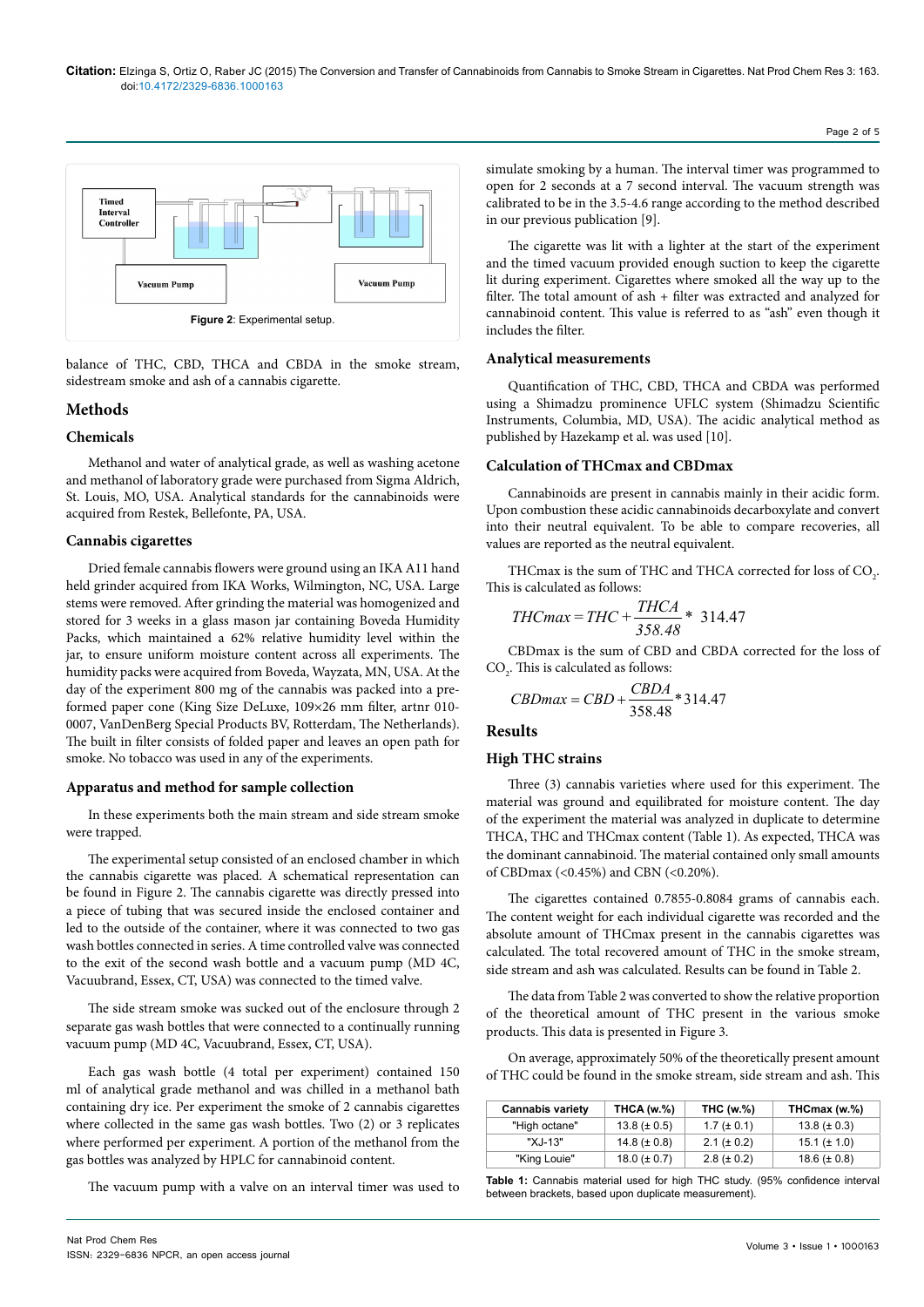#### **Citation:** Elzinga S, Ortiz O, Raber JC (2015) The Conversion and Transfer of Cannabinoids from Cannabis to Smoke Stream in Cigarettes. Nat Prod Chem Res 3: 163. doi:10.4172/2329-6836.1000163

# Page 3 of 5

| <b>Experiment</b>     |           | <b>THCmax</b>          | THC in absolute mg |             |      |
|-----------------------|-----------|------------------------|--------------------|-------------|------|
|                       | Replicate | in Starting Material * | <b>Mainstream</b>  | Side stream | Ash  |
|                       |           | 219.8                  | 101.0              | 30.9        | 14.4 |
| High Octane<br>2<br>3 |           | 221.1                  | 87.4               | 18.3        | 17.1 |
|                       |           | 218.6                  | 81.6               | 6.7         | 14.7 |
| $XJ-13$               |           | 238.8                  | 64.6               | 21.2        | 13.7 |
|                       | 2         | 240.2                  | 105.7              | 29.6        | 16.1 |
|                       | 3         | 237.7                  | 87.9               | 9.0         | 19.6 |
| King Louie            |           | 300.0                  | 100.4              | 32.0        | 18.4 |
|                       | 2         | 300.5                  | 97.0               | 34.1        | 17.8 |
|                       | 3         | 299.6                  | 82.4               | 11.0        | 20.9 |

**Table 2:** The recovery of THC from smoked cannabis cigarettes.



interval calculate from replicates indicated by error bars).

| Cannabinoid                                                                                                         | Mainstream Sidestream<br>(%) | (%) | Ash (%) | Sum all<br>(% ) |
|---------------------------------------------------------------------------------------------------------------------|------------------------------|-----|---------|-----------------|
| THCmax recovered as THC (%) 36.0 (± 4.3) 8.5 (± 2.7) 6.7 (± 0.5) 51.2 (± 6.1)                                       |                              |     |         |                 |
| THCmax recovered as THCA (%) $\vert$ 0.3 (± 0.1) $\vert$ 0.0 (± 0.0) $\vert$ 0.4 (± 0.2) $\vert$ 0.7 (± 0.2)        |                              |     |         |                 |
| THCmax recovered as CBN (%) $\vert 0.5 \, (\pm 0.3) \vert 0.2 (\pm 0.1) \, \vert 0.2 (\pm 0.1) \vert 1.0 (\pm 0.4)$ |                              |     |         |                 |

**Table 3:** Percentage of THCmax in cannabis cigarettes that was recovered as THC, THCA or CBN (95% confidence interval between brackets).

| Cannabinoid   | High THC variety (w.%) | High CBD variety (w.%) |
|---------------|------------------------|------------------------|
| <b>THCA</b>   | $10.9 (\pm 0.1)$       | $0.7 (\pm 0.2)$        |
| тнс           | $2.2 (\pm 0.0)$        | $0.3 (\pm 0.1)$        |
| <b>CBDA</b>   | $0.1 (\pm 0.0)$        | $7.5 (\pm 0.1)$        |
| <b>CBD</b>    | $0.2 (\pm 0.0)$        | $1.0 (\pm 0.0)$        |
| <b>THCmax</b> | 11.8 ( $\pm$ 0.1)      | $0.9 (\pm 0.3)$        |
| <b>CBDmax</b> | $0.2 (\pm 0.0)$        | $7.6 (\pm 0.1)$        |

**Table 4:** Cannabinoid content in the high THC and high CBD variety (95% confidence interval for averages between brackets).

| <b>High THC plant</b><br>material in blend | <b>High CBD plant</b><br>material in blend | THCmax in blend<br>(w.%) | <b>CBDmax in</b><br>blend (w.%) |
|--------------------------------------------|--------------------------------------------|--------------------------|---------------------------------|
| $0\%$                                      | 100%                                       | 0.9                      | 7.6                             |
| 33%                                        | 66%                                        | 4.5                      | 5.1                             |
| 50%                                        | 50%                                        | 6.3                      | 3.9                             |
| 66%                                        | 33%                                        | 8.1                      | 27                              |

**Table 5:** Cannabinoid content in the blends of high THC and high CBD variety.

raises the question of whether some of the THCA does not carboxylate and stays THCA or if THC perhaps degrades to CBN. All data was combined and Table 3 shows the average percentage of THCmax that was recovered as THC, THCA and CBN in the various combustion products.

This data shows that THCA and CBN only form in trace amounts and cannot explain the missing gap in the mass balance.

#### **Various CBD and THC blends**

Two cannabis varieties were used for this experiment. The content of the cannabinoids can be found in Table 4. Only trace amounts (<0.1%) of CBN could be detected in the starting material.

It can be noticed that most of the cannabinoids are present in their carboxylic acid form.

The high CBD variety was blended with the high THC variety in various ratios. The theoretical amounts of THCmax and CBDmax in these blends can be found in Table 5.

Per experiment, 2 cigarettes containing an exactly known amount of approximately 800mg of blended cannabis flower were smoked. Two (2) experiments per blend ratio were performed resulting in 8 analytical data points.

Recoveries for CBD and THC in the various experiments can be found in Table 6.

Visual inspection of the data in Table 6 did not indicate any correlation between the blend ratios and amounts of THC or CBD recovered in the smoke stream. The data in Table 6 was therefore pooled and the recovery of CBD was compared with the recovery of THC in the various combustion products. An F-test was performed and showed equal variance in both groups. A 2 tailed T-test was performed and showed no significant difference with 95% certainty between the recoveries of CBD compared to the recovery of THC in either smoke stream, sidestream, ash or overall recovery, indicating a similar behavior upon combustion. For this reason the results for the various blends were averaged and the 95% confidence interval is calculated. This was also performed for the cannabinoid acids and CBN. These results can be found in Table 7.

The quantity of THCmax and CBDmax in the individual cannabis cigarettes were calculated and the absolute amounts of THC and CBD in the smoke stream were analyzed. Using this data, ratios of THC/ CBD were determined in the cannabis cigarette and smoke stream. Figure 4 shows the graph when this data is plotted. A good correlation  $(R<sup>2</sup>=0.9948)$  between the ratio of THC/CBD in cannabis cigarettes and resulting smoke was observed.

## **Discussion and Conclusions**

In this study, the transfer of cannabinoids from plant material to smoke stream was investigated.Investigated ranges in the plant material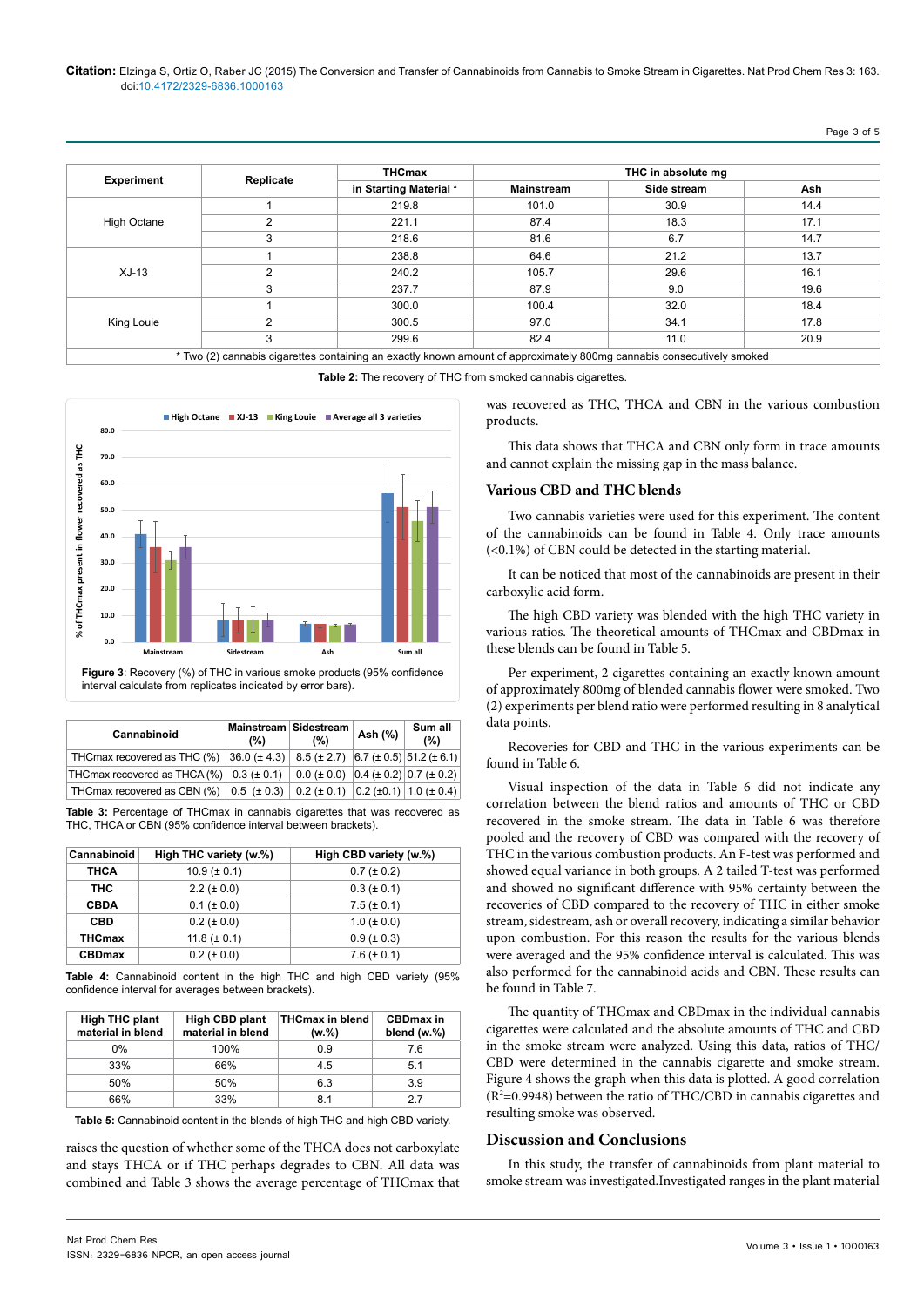|                       | Recovery of CBDmax present in plant material as CBD (%) in combustion products |                                                         |               |               |         |         |
|-----------------------|--------------------------------------------------------------------------------|---------------------------------------------------------|---------------|---------------|---------|---------|
| <b>High THC plant</b> | High CBD plant                                                                 |                                                         | <b>Smoke</b>  | Side          |         | Overall |
| material in blend     | material in blend                                                              | Replicate                                               | <b>Stream</b> | <b>Stream</b> | Ash     |         |
| $0\%$                 | 100%                                                                           | 1                                                       | 42.6          | 9.5           | 3.6     | 55.8    |
| $0\%$                 | 100%                                                                           | $\overline{2}$                                          | 42.2          | 9.0           | 4.4     | 55.6    |
| 33%                   | 66%                                                                            | 1                                                       | 40.5          | 3.9           | 3.6     | 47.9    |
| 33%                   | 66%                                                                            | $\overline{2}$                                          | 38.5          | 13.0          | 4.8     | 56.4    |
| 50%                   | 50%                                                                            | 1                                                       | 35.0          | 8.6           | 2.9     | 46.5    |
| 50%                   | 50%                                                                            | $\overline{2}$                                          | 42.1          | 12.8          | 5.0     | 59.9    |
| 66%                   | 33%                                                                            | 1                                                       | 36.6          | 14.3          | 3.5     | 54.4    |
| 66%                   | 33%                                                                            | $\overline{2}$                                          | 29.9          | 16.5          | 4.6     | 51.1    |
|                       |                                                                                | Recovery of THCmax present in plant material as THC (%) |               |               |         |         |
| <b>High THC plant</b> | High CBD plant<br>Side<br><b>Smoke</b>                                         |                                                         |               | Ash           | Overall |         |
| material in blend     | material in blend                                                              | Replicate                                               | <b>Stream</b> | <b>Stream</b> |         |         |
| $0\%$                 | 100%                                                                           | 1                                                       | 31.0          | 7.5           | 3.0     | 41.4    |
| 0%                    | 100%                                                                           | 2                                                       | 34.8          | 7.3           | 3.9     | 46.0    |
| 33%                   | 66%                                                                            | 1                                                       | 40.2          | 5.1           | 3.5     | 48.9    |
| 33%                   | 66%                                                                            | $\overline{2}$                                          | 39.6          | 13.2          | 4.6     | 57.4    |
| 50%                   | 50%                                                                            | $\mathbf{1}$                                            | 33.8          | 10.3          | 2.8     | 46.9    |
| 50%                   | 50%                                                                            | $\overline{2}$                                          | 44.3          | 14.5          | 5.4     | 64.2    |
| 66%                   | 33%                                                                            | $\overline{ }$                                          | 39.7          | 14.1          | 4.4     | 58.1    |
| 66%                   | 33%                                                                            | 2                                                       | 29.5          | 7.5           | 6.1     | 43.1    |

**Table 6**: Recoveries of CBD and THC in the various combustion products.

| Cannabinoid                   | Mainstream smoke | Sidestream smoke  | Ash              | <b>Overall Sum</b> |
|-------------------------------|------------------|-------------------|------------------|--------------------|
| THCmax Recovered as THC (%)   | $36.6 (\pm 3.6)$ | $9.9 (\pm 2.5)$   | 4.2 ( $\pm$ 0.8) | $50.8 (\pm 5.7)$   |
| THCmax recovered as THCA (%)  | $0.3 (\pm 0.1)$  | $ND$ ( $\pm ND$ ) | $0.1 (\pm 0.1)$  | $0.4~(\pm 0.2)$    |
| THCmax recovered as CBN (%)   | $0.4~(\pm 0.3)$  | $0.2 (\pm 0.2)$   | $0.1 (\pm 0.1)$  | $0.8$ ( $\pm$ 0.4) |
| CBD max recovered as CBD (%)  | $38.4 (\pm 3.1)$ | 11.0 ( $\pm$ 2.8) | 4.1 ( $\pm$ 0.5) | $53.4 (\pm 3.2)$   |
| CBD max recovered as CBDA (%) | $0.4~(\pm 0.1)$  | $0.1 (\pm 0.1)$   | $0.1 (\pm 0.1)$  | $0.5 (\pm 0.1)$    |

**Table 7:** Average recovery of cannabinoids in various combustion products (95% confidence interval for averages between brackets).



were 4.5-18.6% THCmax and 2.7-7.6% for CBDmax. All cannabis cigarettes contained only cannabis, contrary to some previous studies in which cannabis was blended with tobacco.

Although the plant material used for this experiment contained predominantly cannabinoid acids, mainly neutral cannabinoids were recovered. Less than 0.5% of the originally present THCmax or CBDmax was recovered as carboxylic acids in the mainstream smoke, sidestream smoke and ash. This indicates almost complete decarboxylation of the cannabinoid acids during cannabis smoking.

Recovery of THCmax as THC in the smoke stream varied from 27.5 to 46.3% with an average of 36.9% over all the experiments. The recovery of CBDmax as CBD showed similar results with a range of recovery from 29.9-42.6% with an average of 38.4%. There was no statistically (p=0.05) significant difference between the CBD and THC recoveries. The recoveries in the smoke stream are higher than previously reported levels, which were in the 16-23% range [5,6,8]. We expect this is the result of differences in the plant material, smoking protocol and collection methods.

No conversion of CBD to THC was observed in this experiment as indicated by similar recoveries for THCmax in the presence and absence of CBD as well as the consistency of ratios in cigarette versus smoke in different blends. This is in conflict with the results reported by Mikes et al., which suggest THC might form from CBD upon smoking [5]. It could be that this effect only occurs in tobacco-based cigarettes, as tobacco smoke is significantly more acidic than marijuana smoke [11], and acidic conditions are known to convert CBD to THC [12].

We showed that THC/CBD ratios remained constant upon combustion. This indicates that specific ratios of THC to CBD can be attained by blending a high THC with a high CBD variety. This could be of importance for future studies in which the interaction between THC and CBD is investigated.

On average over all of the experiments, 9.2% of the THCmax could be recovered as THC in the sidestream smoke and 5.6% could be found in the ashes. For CBDmax 11.0% could be recovered in the side stream smoke and 4.1% in the ash. When variations between replicates are considered, there is no significant difference between these values. This indicates a similar behavior for THC and CBD.

Page 4 of 5